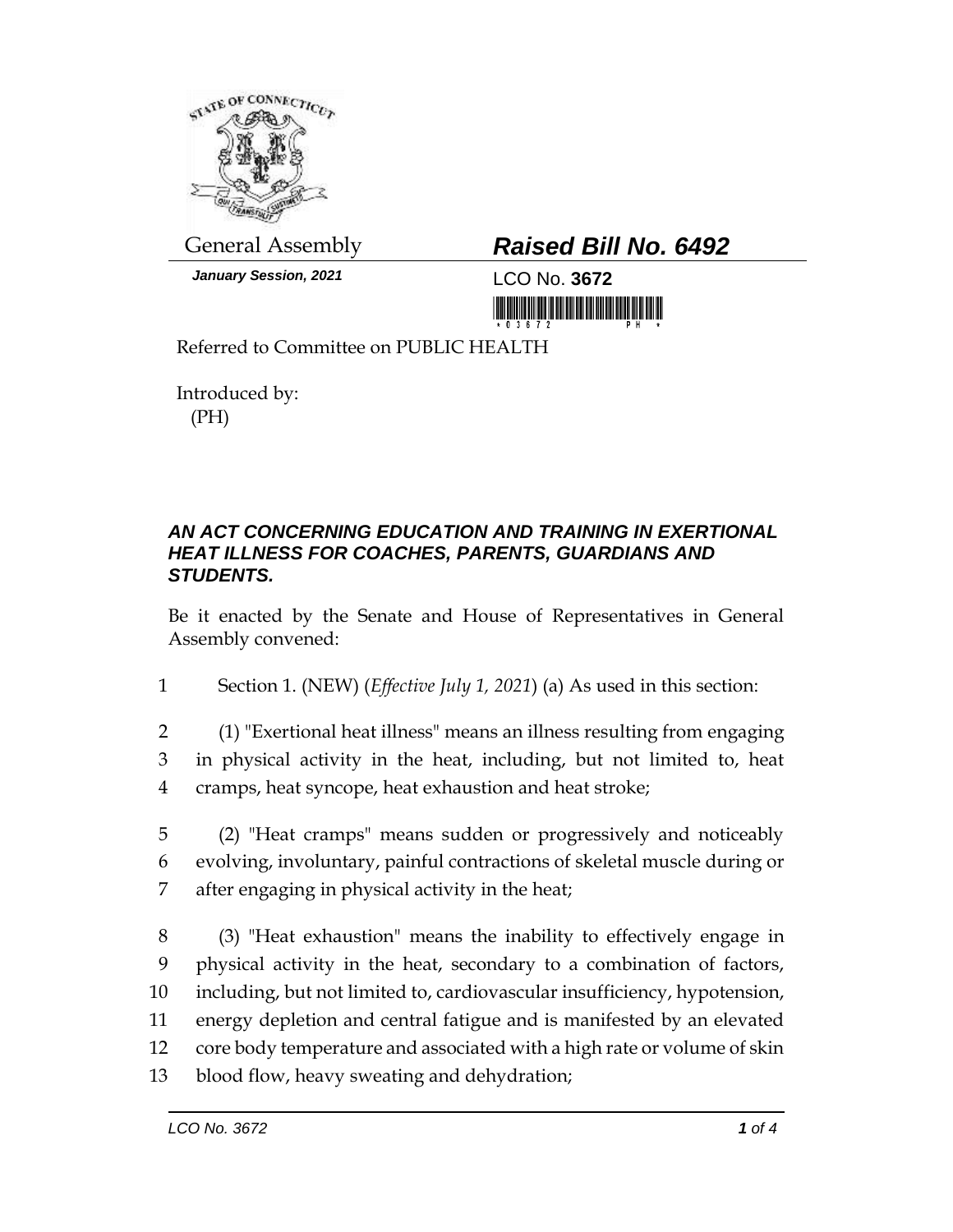(4) "Heat stroke" means a medical emergency characterized by neuropsychiatric impairment and a high core body temperature, typically 105.8° Fahrenheit or above;

 (5) "Heat syncope" means sudden dizziness, feeling faint and fainting experienced after engaging in physical activity in the heat; and

 (6) "Intramural or interscholastic athletics" shall include any activity sponsored by a school or local education agency, as defined in section 10-15f of the general statutes, or an organization sanctioned by the local education agency that involves any athletic contest, practice, scrimmage, competition, demonstration, display or club activity.

 (b) For the school year commencing July 1, 2022, and each school year thereafter, any person who holds or is issued a coaching permit by the State Board of Education and is a coach of intramural or interscholastic athletics shall complete an exertional heat illness awareness education program prior to commencing the coaching assignment for the season of such intramural or interscholastic athletics. Such program shall be developed or approved pursuant to subsection (c) of this section. For the school year commencing July 1, 2022, and each school year thereafter, any person who holds or is issued a coaching permit by the State Board of Education and is a coach of intramural or interscholastic athletics shall annually review the program developed or approved pursuant to subsection (c) of this section, prior to commencing the coaching assignment for the season of such intramural or interscholastic athletics.

 (c) On or before January 1, 2022, the governing authority for intramural and interscholastic athletics, in consultation with an appropriate organization representing licensed athletic trainers, an organization representing sports medical doctors, an organization that researches best practices in managing heat illness, and an organization representing county medical associations, shall develop or approve an exertional heat illness awareness education program for use by local and regional boards of education. Such program shall be published on the State Board of Education's Internet web site and shall include, but need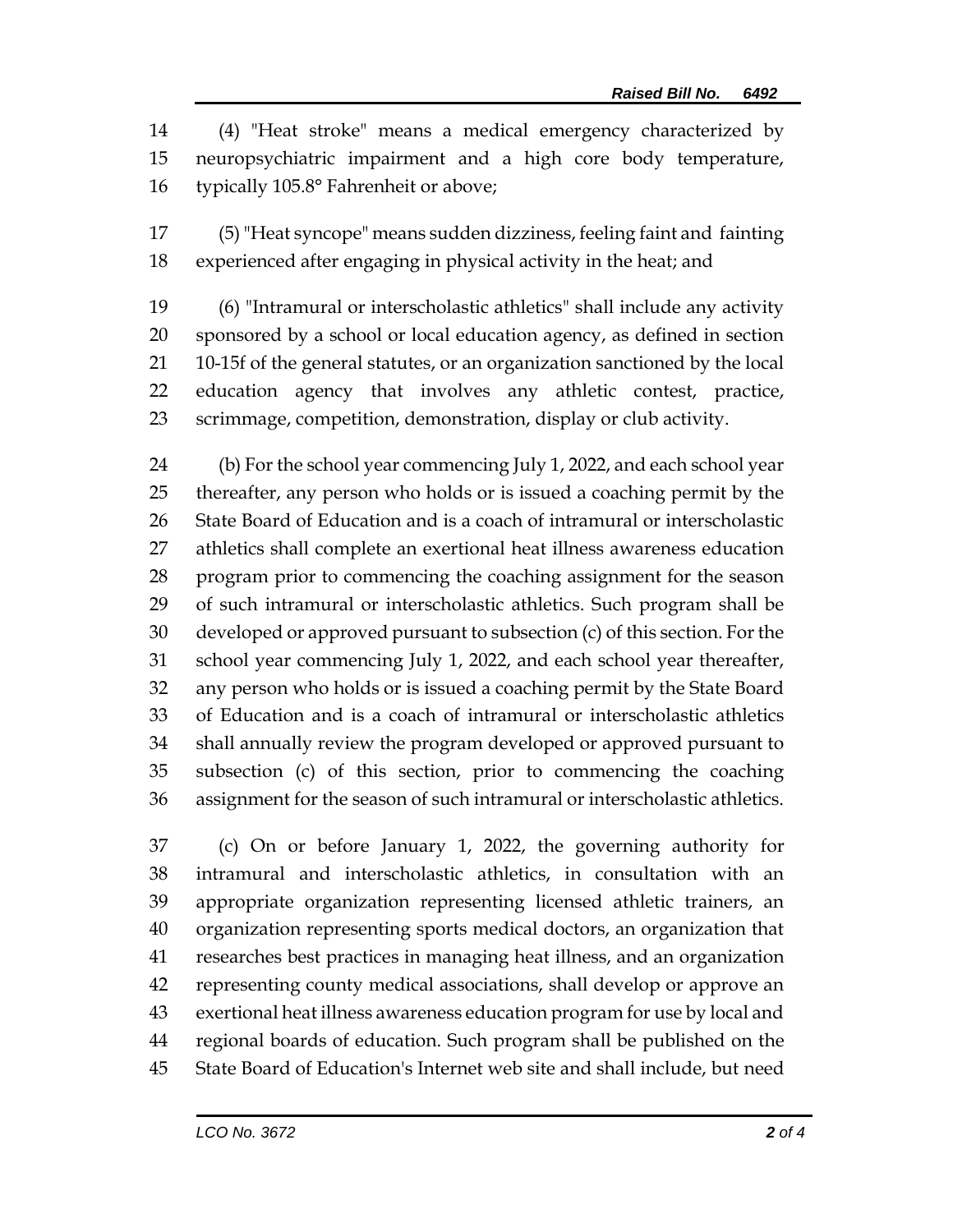not be limited to, (1) the recognition of the symptoms of an exertional heat illness, (2) the means of obtaining proper medical treatment for a person suspected of having an exertional heat illness, and (3) the nature and risk of exertional heat illness, including the danger of continuing to engage in athletic activity after sustaining exertional heat illness and the proper method of allowing a student athlete who has sustained exertional heat illness to return to athletic activity.

 (d) On or before October 1, 2022, and annually thereafter, the governing authority for intramural and interscholastic athletics, in consultation with an appropriate organization representing licensed athletic trainers, an organization representing sports medical doctors, an organization that researches best practices in managing heat illness and an organization representing county medical associations, shall develop or approve annual review materials regarding current and relevant information regarding exertional heat illness for use by local and regional boards of education.

 (e) On or before January 1, 2022, the governing authority for intramural and interscholastic athletics, in consultation with an appropriate organization representing licensed athletic trainers, an organization representing sports medical doctors, an organization that researches best practices in managing heat illness and an organization representing county medical associations, shall develop a model exertional heat illness awareness plan for use by local and regional boards of education. Each local and regional board of education shall implement such plan by utilizing written materials, online training or videos or in-person training that shall address, at a minimum: (1) The recognition of signs or symptoms of exertional heat illness, (2) the means of obtaining proper medical treatment for a person suspected of an exertional heat illness, (3) the nature and risks of exertional heat illness, including the danger of continuing to engage in athletic activity after experiencing exertional heat illness, (4) the proper procedures for allowing a student athlete who has experienced exertional heat illness to return to athletic activity, and (5) best practices in the prevention and treatment of exertional heat illness.